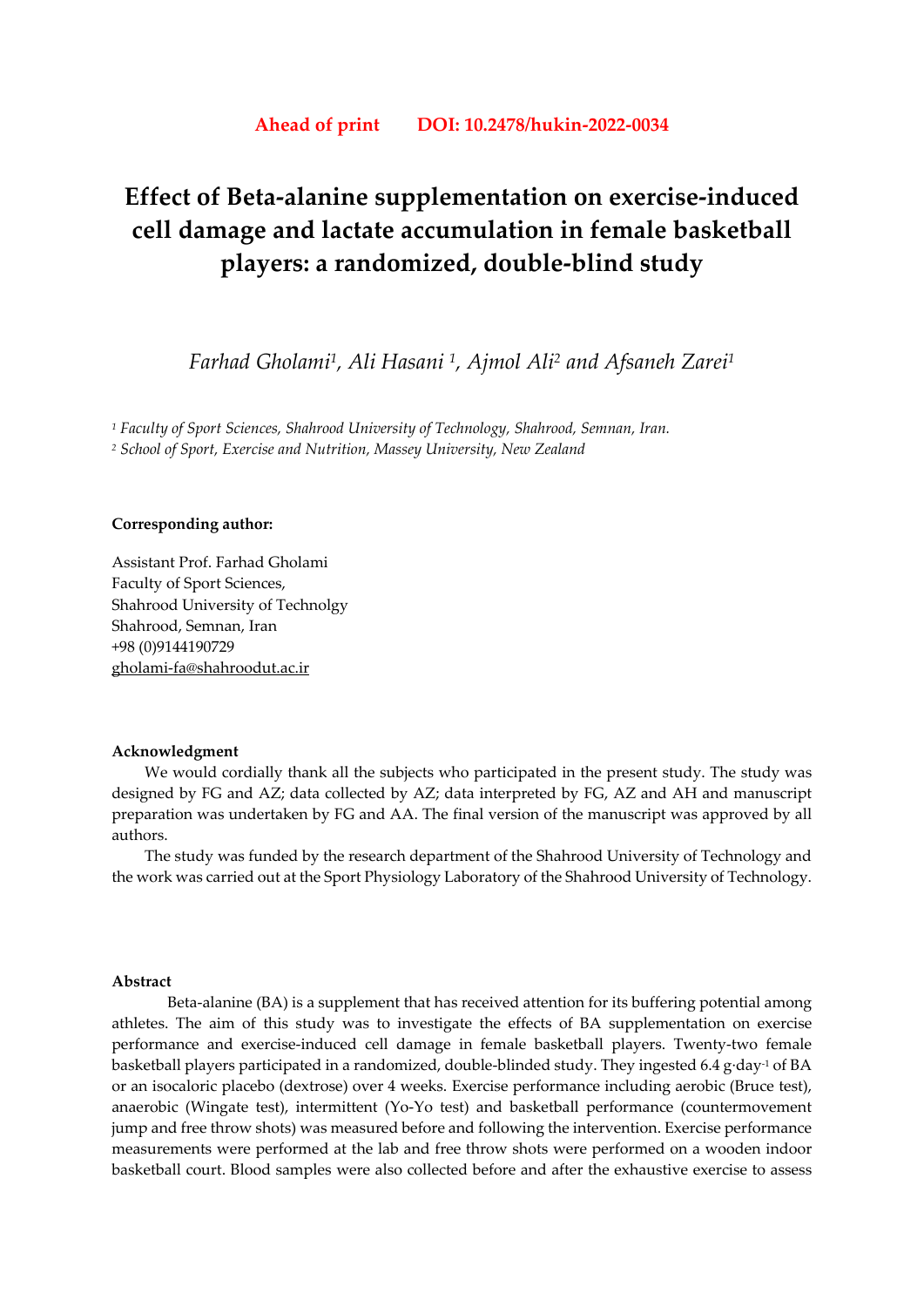lactate concentration, creatine kinase (CK), lactate dehydrogenase (LDH) and malondialdehyde (MDA) activity. The exhaustive exercise test induced an increase in lactate concentration and MDA, CK and LDH activity (all  $p < 0.05$ ). BA supplementation significantly reduced the lactate response to exhaustive exercise ( $p = 0.001$ ); however, it had no significant effect on exercise-induced MDA, CK and LDH activity (all *p* > 0.05). Furthermore, exercise performance measures improved from pre- to post-test regardless of supplement/placebo ingestion (all *p* < 0.05). BA consumption over 4 weeks significantly reduced lactate accumulation following exhaustive exercise, but had no ergogenic effect in female basketball players. Usual dosing of BA does not seem to exhibit protective effect against oxidative damage.

**Keywords:** Buffering capacity, carnosine, oxidative damage, muscle damage.

## **Introduction**

Basketball is a team sport game consisting of repeated high-intensity efforts interspersed with low-to-moderate-intensity recovery periods. Based on the characteristics of this sport, significant contribution of the anaerobic energy systems is required to maintain high-intensity exercise intervals during training. The high demand on anaerobic energy supply results in accumulation of H+ ions and decreased muscle and blood pH levels. Reduction in pH is linked to fatigue and performance impairment (Bishop et al., 2004) including technical tasks (Lyons et al., 2006; Bjelica et al., 2020 ) and free throws (Padulo et al., 2015). Fatigue induced by high-intensity exercise is detrimental to technical performance of novice and professional basketball players (Lyons et al., 2006). Thus, athletes seek to improve sports performance by utilizing various sports supplements.

BA is a non-proteinogenic amino acid and the rate-limiting precursor of carnosine, which has intramuscular buffering potential. Indeed, the ergogenicity of BA lies with its potential in elevating muscle carnosine concentration. It has been reported that 3-6 g of BA ingestion over at least 4 weeks can increase intracellular carnosine content (Baguet et al., 2009; Derave et al., 2007). Elevated levels of muscle carnosine may increase muscle buffering capacity and improve exercise performance, especially in events with significant energy supply from anaerobic glycolysis. However, there is discrepancy in the literature regarding ergogenic effects of BA in athletes (Baguet et al., 2009; Derave et al., 2007; Ducker et al., 2013) which may be due to several factors including the fitness level of participants, exercise modality, as well as the dose and duration of supplementation. For instance, BA consumption over 4 weeks improved total work performed on a cycle ergometer in male participants (Hill et al., 2007), whereas there was little ergogenic effect on swimming performance in a real-world setting (Chung et al., 2012). Moreover, 7 g·day-1 of BA over 28 days had no effect on 2,000 m rowing performance in well-trained male rowers (Ducker et al., 2013).

 Despite numerous studies regarding ergogenic effects of BA on exercise capacity, little is known about ergogenicity of BA on sport-specific performance in team sport players. Besides, most studies have focused on male athletes and less research has investigated ergogenic potential of BA in female athletes. Females have been reported to have naturally lower intramuscular carnosine content compared with males and may experience a higher relative increase in carnosine levels following BA consumption (Everaert et al., 2011; Stegen et al., 2014). Thus, it is likely that female athletes respond differently to BA supplementation. However, little investigation has been conducted on ergogenic effects of BA in female team sport players. Twenty-eight-day BA administration improved peak torque and work completed by female masters' athletes, but had no effect on body composition (Glenn et al., 2016). In contrast, 28-day BA supplementation had no significant effect on aerobic and anaerobic exercise capacity in recreationally active females. It has been suggested that trained muscles are more responsive to BA ingestion (Bex et al., 2014). In addition to buffering potential, in vivo studies have proposed antioxidant properties for carnosine (Kohen et al., 1988) i.e., exerting antioxidant effect scavenging reactive oxygen species and preventing oxidative damage (Gariballa and Sinclair, 2000). Nagasava et al. (2001) suggested that muscle carnosine exhibited a protective role against protein and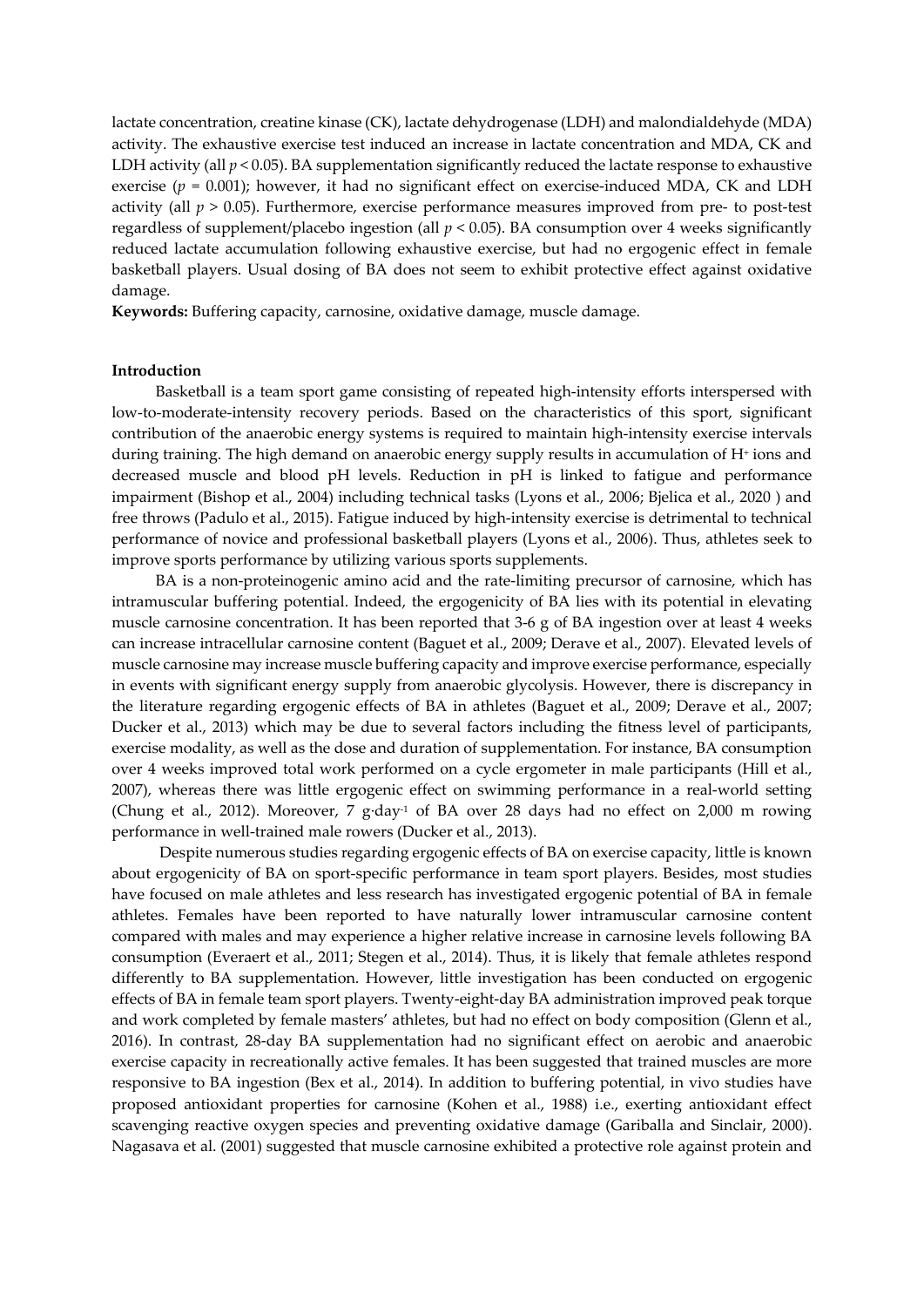lipid oxidation under oxidative stress conditions. However, this has not been confirmed in real-life setting with overproduction of oxidative markers such as during exhaustive exercise.

Therefore, in the present study we investigated the effect of 4-week BA supplementation on basketball performance, aerobic, anaerobic and intermittent exercise performance and lactate concentration in recreationally trained female basketball players. We examined the effect of BA ingestion on the markers of muscle damage including malondialdehyde, creatine kinase and lactate dehydrogenase, as well.

#### **Methods**

## *Participants*

Twenty-two female basketball players (mean  $\pm$  SD, age: 21.7  $\pm$  1.2 y, body mass: 63.2  $\pm$  4.1 kg, body height  $167.0 \pm 5.6$  m,  $\dot{VO}_{2\text{max}}$  43.9  $\pm$  3.2 ml·kg<sup>-1</sup>·min<sup>-1</sup>) volunteered to participate in the present study. Participants were collegiate basketball players who typically underwent 6-8 h of training per week over 5 years. They completed four conditioning sessions per week throughout the study. All participants were non-smokers and had not used dietary supplements during the previous 6 months. The study procedure complied with the principles of the *Declaration of Helsinki* for human research and was approved by the institutional ethics committee. Participants were informed about the study procedures before they provided written consent.

# *Design and Procedures*

We used a double-blind placebo-controlled randomized design. Initially, anthropometric measurements were performed and maximal aerobic capacity  $(VO_{2\text{max}})$  was assessed using indirect calorimetry (MetaMax 3B, Cortex, CPET Germany). Participants were then randomly divided into BA and placebo supplementation groups, with stratification based on their playing position (forward, center and guard). Participants were assessed for aerobic, anaerobic, intermittent exercise performance and basketball skills before and after the supplementation period (Figure 1). All performance assessments were conducted at a similar external temperature (20 - 22 °C). Blood samples were collected before and after the exhaustive treadmill test. Participants were required to abstain from caffeine and any sports supplements during the experimental period and from strenuous exercise during the 48 h preceding each trial. Since all the participants were housed in the same place, they received a similar diet throughout the duration of the study. They were instructed to record their food intake throughout the 24-h period preceding the first trial and to replicate the same food and fluid intake prior to the second trial. Additionally, they were encouraged to follow a constant sleep timetable at a minimum of seven hours throughout the study duration.

## *Supplementation protocol*

BA or a placebo (dextrose) were provided to participants in similar capsules in order to mask the supplement and the placebo. The BA group consumed 6.4 g·day<sup>-1</sup> of BA and the other group ingested dextrose as a placebo and the supplements were isocaloric. Participants were instructed to consume 6.4 g·day-1 of BA in eight daily doses of 800 mg to avoid any overdose-related side effect such as paresthesia. They consumed two capsules immediately before and following exercise sessions and the remaining were consumed throughout the day. Compliance with the supplementation throughout the study was checked by the participants' consumption diaries.

# *Measurements*

# *Performance assessments*

Participants completed an incremental running test to exhaustion on a treadmill (H/P/Cosmos 30000va08, Mercury/ Med, Germany) and underwent a standard Bruce protocol to assess aerobic capacity (Hanson et al., 2016). They were fitted with a mouthpiece for the measurement of oxygen uptake and a chest strap for heart rate monitoring. The test began with 1.7 m·h-1 and a 10% incline which increased at each stage every 3-min until volitional exhaustion. Anaerobic power was assessed using the 30-s Wingate test on a cycle ergometer (Monark, Ergomedic 894E, Healthcare International). The test consisted of pedaling at maximum speed against the determined load according to each participant's body mass (0.086 kg·kg-1 body mass). During the test strong verbal motivation was given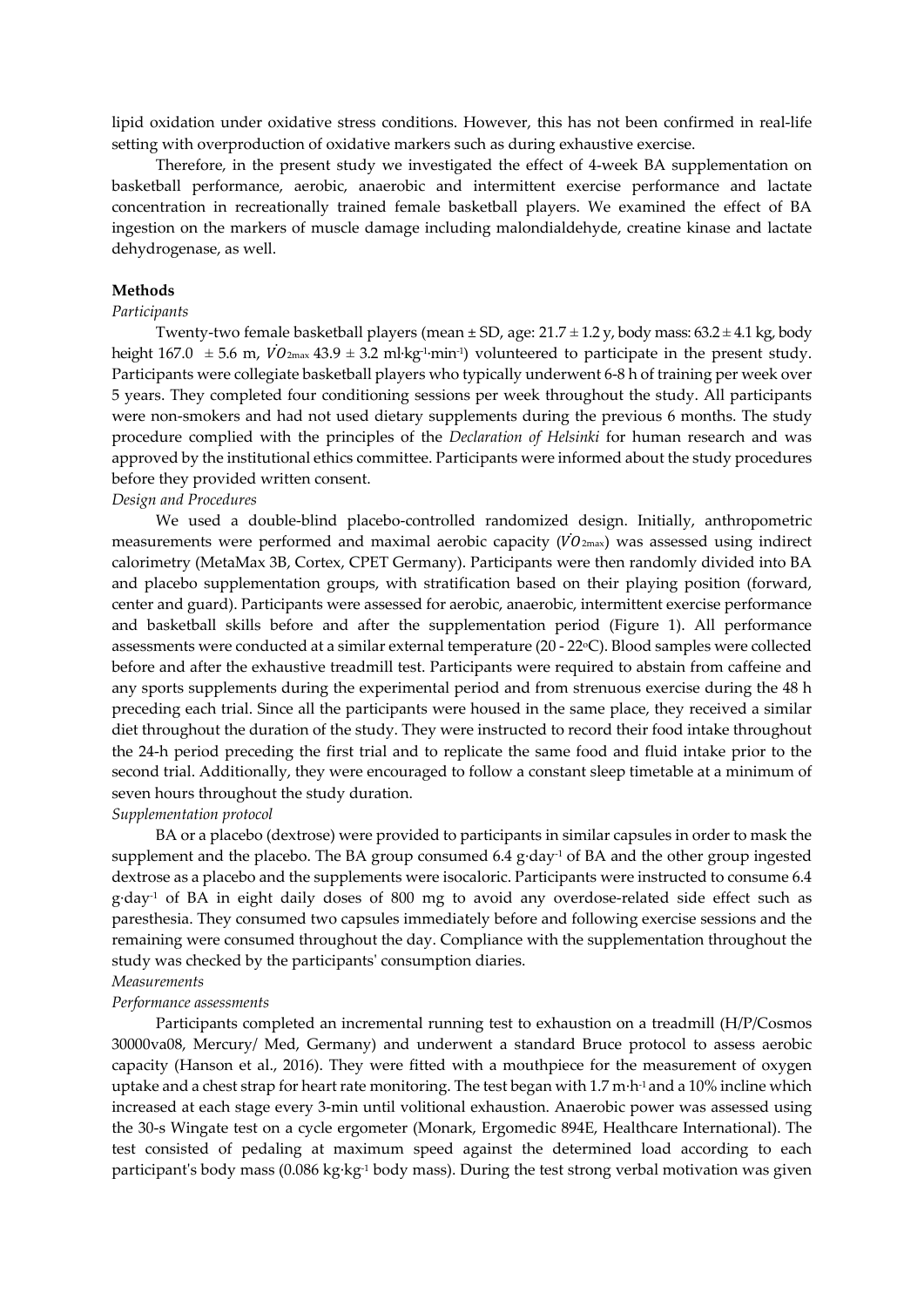to participants. Seat height was adjusted to each participant's height and this height was recorded to be replicated in the post-intervention session.

The Yo-Yo test (Hoffman et al., 2008) was used to assess intermittent exercise performance. Participants completed two 20-m shuttle runs with 180<sup>0</sup> changes of directions and with 5 m of active recovery between each 20-m run. In this test a progressive incremental speed was controlled by an audio system. Exhaustion was assumed when the participant twice consecutively failed to touch the finish line. The total distance covered plus the incomplete final run was considered as the overall performance score. Countermovement jump records were measured by a force plate (Kistler 9284, Kistler instrument AG, Winterthur, Switzerland) and the records of free throw shots were assessed on a wooden indoor basketball court. The best jumping height from three efforts was considered as the jump record. A set of 30 free throw shots was performed by participants and the efficacy was evaluated by the total free throw shots performed.

It should be noted that a 15-min warm up and a 10-min cool down, comprising brisk walking/ jogging, pedaling at a slower pace and stretching, were included in each testing session. *Anthropometry* 

Before and after the intervention period body composition was assessed using a bioelectrical impedance analyzer (Inbody230, Inbody Co, Seoul, Korea) in a fasting state. The measurements were performed with participants wearing minimal clothing and without shoes and socks. Body height was measured without shoes to the nearest 0.5 cm.

#### *Blood sample analysis*

Blood samples were taken by an indwelling cannula (inserted into an antecubital vein) before and following the exhaustive exercise test at pre- and post-test sessions. Blood samples were transferred into EDTA-containing tubes and then were centrifuged at 3,000 rpm for 10 min to separate plasma samples for analysis of lactate concentration and LDH, CK and MDA activity. Plasma lactate concentration was measured by a photometric quantitative assay with intra-assay and inter-assay precision of 1.15% and 1.16%, respectively (Pars Azmoon, Iran). LDH was assessed by a quantitative photometric assay with intra-assay and inter-assay precision of 1.69% and 1.26%, respectively (Pars Azmoon, Iran). CK was also measured by a quantitative photometric assay with intra-assay and interassay precision of 0.52% and 0.53%, respectively (Pars Azmoon, Iran). MDA was measured by a colorimetric method with intra-assay and inter-assay precision of 5.8% and 7.6%, respectively (ZellBio, Germany).

#### *Statistical analysis*

Data were analyzed using the SPSS for Windows version 25 (SPSS Inc, Chicago, III). Normal distribution of the data was confirmed by the Shapiro-Wilk test. Significant differences between groups were assessed using two-way ANOVA. A paired t-test was also used to compare pre- and post-test values and an independent *t*-test was applied to detect inter-group differences at baseline. Data are expressed as mean  $\pm$  SD and statistical significance was set at  $p < 0.05$ .

#### **Results**

No side effects related to BA supplementation were reported throughout the study. Mean values and standard deviation regarding body composition components including body mass, BMI and fat% are indicated in Table 1. No significant differences at baseline levels were identified (all *p* > 0.05). Since participants followed a similar training program, training loads did not differ between groups throughout the study duration.

# *Blood Variables*

Lactate concentration increased following exercise at both pre- and post-test conditions for both groups (all  $p < 0.05$ ), but the peak of exercise-induced plasma lactate was significantly lower following supplementation in the BA compared to the placebo group  $(p = 0.001)$  (Table 2).

Regardless of supplement/placebo ingestion and pre/post-test measurements, plasma levels of LDH, CK and MDA increased in response to acute exhaustive exercise (all  $p < 0.05$ ). However, there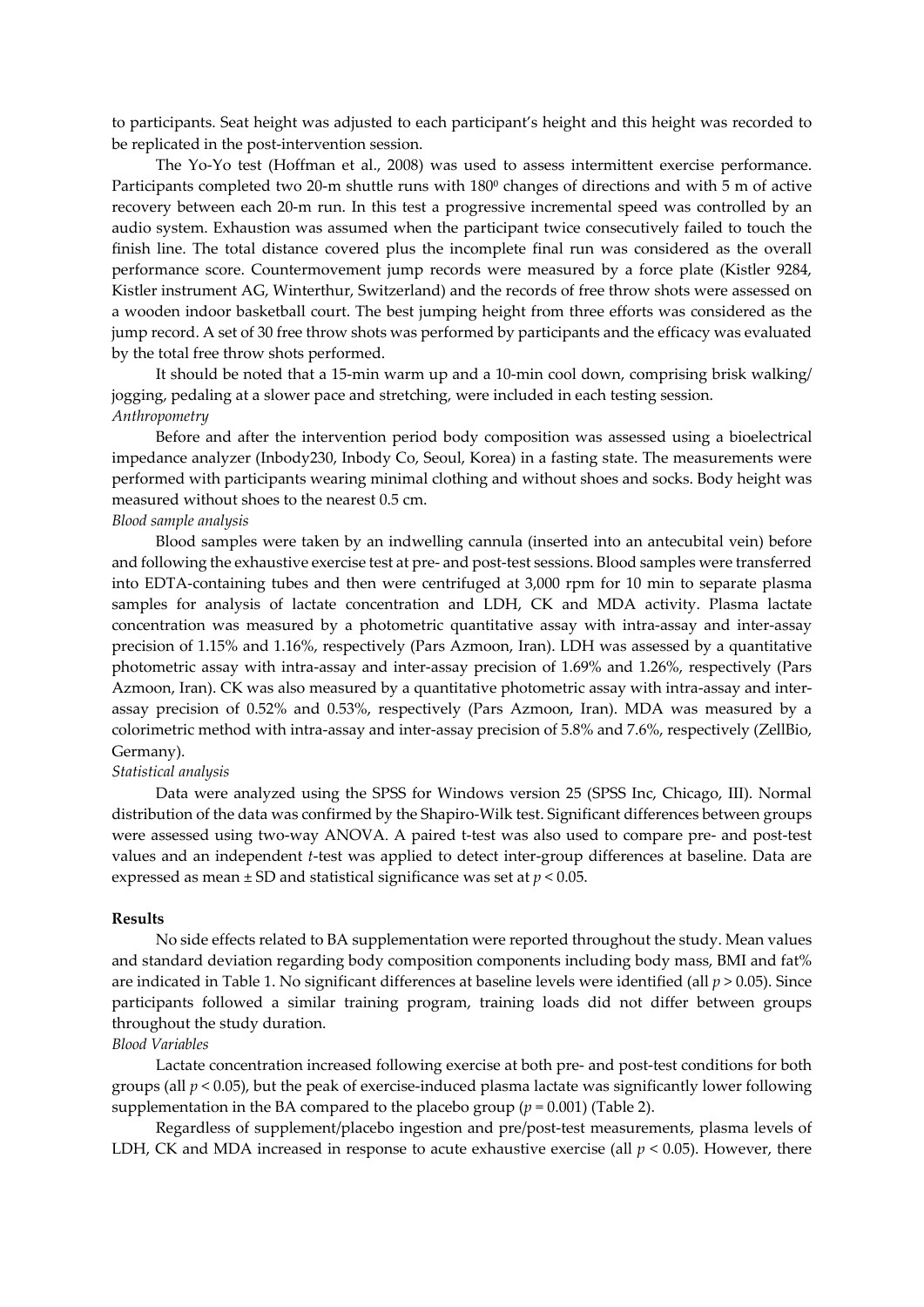was no significant difference between groups regarding LDH, CK and MDA responses to exercise (*p* = 0.24,  $p = 0.40$  and  $p = 0.30$ , respectively) (Table 2).

## *Exercise Performance*

Exercise performance variables are presented in Table 3. Data analysis indicated that regardless of supplement/placebo ingestion all performance measures including TTE  $(p = 0.001, p = 0.001, p = 0.001)$ respectively for BA and placebo groups), peak power  $(p = 0.001$  and  $p = 0.001$ , respectively for BA and placebo groups), minimum power ( $p = 0.001$  and  $p = 0.001$ , respectively for BA and placebo groups), total distance covered in the Yo-Yo test ( $p = 0.001$  and  $p = 0.01$ , respectively for BA and placebo groups), countermovement jump ( $p = 0.002$  and  $p = 0.02$ , respectively for BA and placebo groups) and free throw shots ( $p = 001$  and  $p = 003$ , respectively for BA and placebo groups) improved from pre- to post-test for both groups. Regarding inter-group differences, data analysis revealed no significant interaction between groups ( $p = 0.31$ ,  $p = 0.28$ ,  $p = 0.30$ ,  $p = 0.73$ ,  $p = 0.31$ , and  $p = 0.51$ , respectively) indicating no significant difference between them.

## **Discussion**

The main finding of the present study was that BA consumption significantly lowered lactate accumulation after exhaustive exercise in collegiate female basketball players; however, there was no significant effect on muscle damage indices and performance measures in a period of four weeks. *Blood Variables* 

Lactate accumulation in response to exercise was significantly reduced following BA consumption. Chung et al. (2012) showed a small effect of BA supplementation on peak lactate concentration. It has been previously established that BA augments cellular buffering capacity by increasing carnosine levels (Harris et al., 2006). The elevated cellular carnosine concentration increases cellular buffering capacity and contributes to the reduced plasma concentration levels after exhaustive exercise. Although lactate is not the cause of  $H<sup>+</sup>$  accumulation, it is a reliable marker of metabolic acidosis and its production is accompanied by a pH decline (Robergs et al., 2004). It has been indicated that efflux of lactate to the blood circulation must be accompanied by H<sup>+</sup> (Bishop et al., 2010). The reduction of plasma lactate accumulation following exhaustive exercise at post supplementation may be explained by buffering effect of BA. Another reason could be that lactate concentration in the circulation is the sum of production and clearance. Thus, it might be assumed that BA administration improves mitochondrial adaptation which may result in less lactate and H<sup>+</sup> production (Bishop et al., 2010).

Carnosine, abundant in skeletal muscle, has also been suggested to exert antioxidant activity and prevent lipid peroxidation and protein damage (Guiotto et al., 2005). Nagasawa et al. (2001) indicated that carnosine inhibited lipid peroxidation and oxidative damage to proteins. They evaluated lipid peroxidation by thiobarbituric acid reactive substances (TBARS) and observed that carnosine reduced the TBARS level induced by the Fenton reactant (Fe, H<sub>2</sub>O<sub>2</sub>). According to this, we hypothesized that BA might elevate antioxidant defense and could attenuate oxidative damage to muscle cells and lipid peroxidation in response to exhaustive exercise. However, four weeks of BA supplementation had no significant effect on CK, LDH and MDA activity in collegiate female basketball players. This is the first study investigating the protective effect of BA administration on cell damage and lipid peroxidation indices in sports. However, the outcomes of previous *in vitro* studies may differ with what we observed in a real field study. In order to manifest potential protective effects of BA in real-world setting, a supplementation protocol other than what is being implemented for buffering effects may be required. Further research is warranted to clarify the antioxidative potential of BA supplementation in sports.

#### *Exercise Performance*

All exercise performance measures improved from pre- to post-test regardless of BA/placebo consumption. The improvement in exercise performance must be attributed to a structured training program over four weeks. We observed that BA supplementation had no significant impact on TTE and Wingate test results. Our findings are in line with some previous studies which have examined the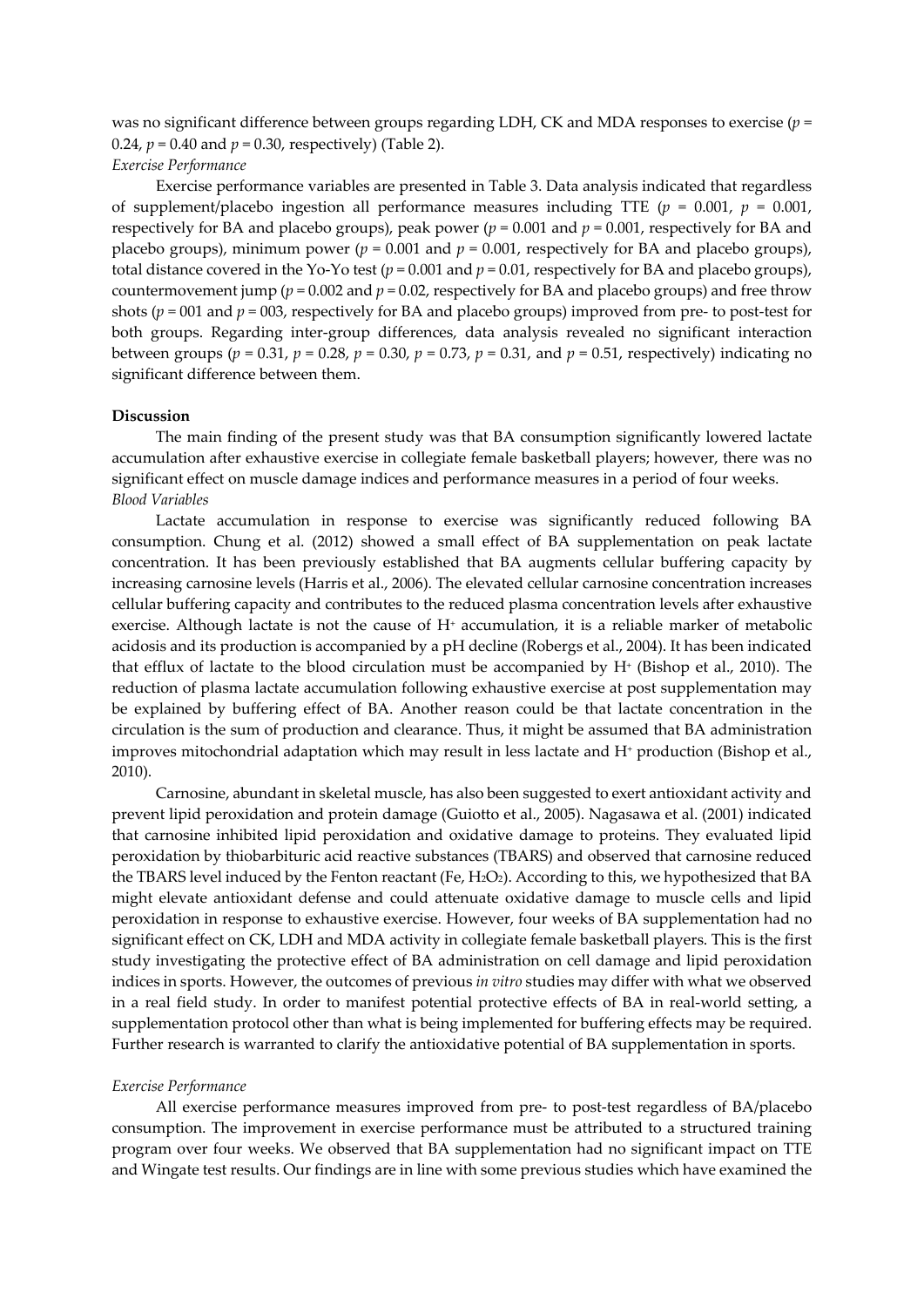effect of BA supplementation on different exercise modalities (Hoffman et al., 2008; Saunders et al., 2012; Sweeney et al., 2010). Hill et al. (2007) reported no effect of BA supplementation on the fatigue index, peak power and mean power output during three repeated 30-s maximal cycle sprints. It has been suggested that performance is not affected by muscle buffering during exercise lasting less than 60 s (Bogdanis et al., 1996) and would therefore not be influenced by elevated levels of muscle carnosine resulting from BA supplementation (Hobson et al., 2012). However, some studies with longer duration exercise protocols also were not able to induce ergogenic effects of BA. Ducker et al. (2013) reported that BA supplementation over four weeks had no significant effect on 2000 m rowing performance in well-trained male rowers. Chung et al. (2012) also reported no effect of BA administration over ten weeks on swimming performance in male and female swimmers. We also hypothesized that BA might improve intermittent exercise performance and attenuate exercise-induced fatigue and result in a better physiological condition under which players could perform better. However, it did not exert any significant ergogenic effect on intermittent exercise, CMJ and free throw shot performance which is in line with previous results on sprint (Milioni et al., 2012; Saunders et al., 2012; Sweeney et al., 2010) and technical performance (Hoffman et al., 2008; Milioni et al., 2012) in elite and non-elite athletes. Yet, this finding is in contrast to Saunders et al. (2012b) who reported an improvement in Yo-Yo intermittent exercise test results following 12-week BA supplementation in amateur soccer players. The discrepancy in outcomes might be explained by the type of the exercise test and differences in participants. The intermittent exercise test employed by Saunders et al. (2012b) was the Yo-Yo IR2 which initiates at a higher speed (11.5 km·h<sup>-1</sup>), and may require higher demand of energy supply from the anaerobic glycolytic pathway. Saunders et al. (2012b) suggested that any improvement in exercise performance could be due to increased muscle buffering capacity with carnosine. Although we did not assess muscle carnosine content in the present study, it does not mean that we cannot confirm the effect of BA supplementation on muscle carnosine concentration since BA supplementation has been established to increase muscle carnosine concentration (Sale et al., 2010). A relationship between BA consumption and muscle carnosine content has been established. It has been suggested that the relative, but not absolute, increase in muscle carnosine is higher in females (Stegen et al., 2014), raising the question whether a higher relative increase in carnosine after BA consumption in females is relevant from a practical view in athletes. We assume that this dosing protocol would have increased carnosine content according to the relationship between the BA dose and carnosine content (Kendrick et al., 2009) as our dosing (6.4 g·day-1) was equal or higher than in previous studies. Thus, a lack of elevated muscle carnosine concentration in response to BA supplementation is less likely to explain the lack of an effect on exercise performance in this study. Based on the results of the study, BA may have trivial and non-significant ergogenic effects on exercise performance measures in collegiate female basketball players. Nevertheless, further research is required to clarify how sex differences can alter the ergogenic effects of BA in athletes.

The consumption of 6.4  $g$ ·day<sup>-1</sup> BA over four weeks significantly reduced lactate accumulation during exhaustive exercise. However, it did not exert any significant effect on aerobic, anaerobic, intermittent exercise performance and specific basketball performance in female basketball players. In addition, BA supplementation had no significant effect on lipid peroxidation and indices of cell damage. Although, in vitro studies support protective effects of carnosine against oxidative damage, usual dosing of BA supplementation with 6.4 g·day<sup>-1</sup> does not seem to be sufficient to exert protective effects on lipid peroxidation and cell damage in practice.

#### **Limitations**

We did not include a correction for changes in plasma volume in response to exercise. However, since the main objective was to determine the difference between BA and placebo conditions, both of which followed the same procedure, we speculate that it is less likely to affect the main findings regarding the difference between BA and placebo treatment on lactate response to exercise.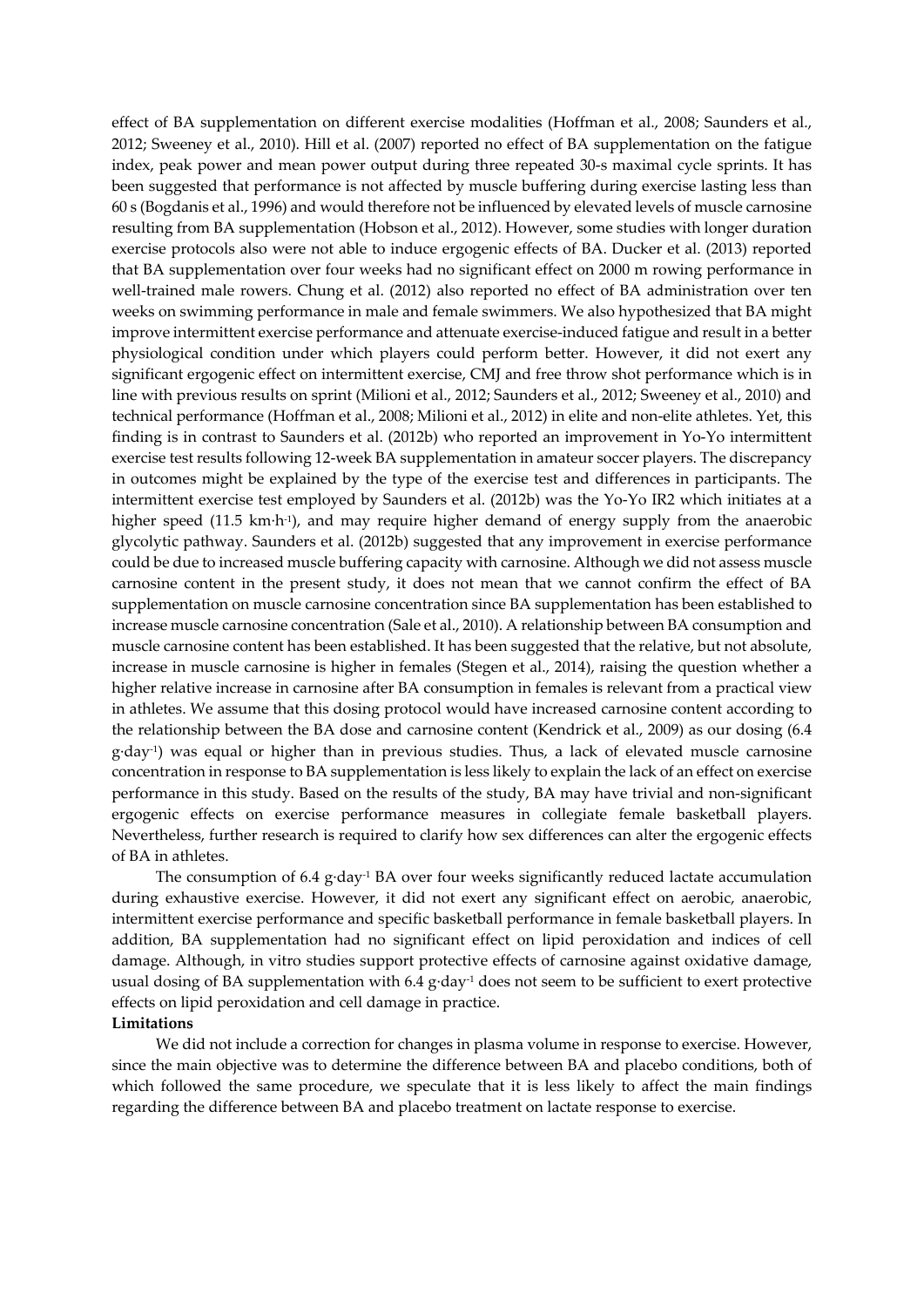# **References**

- Baguet, A., Reyngoudt, H., Pottier, A., Everaert, I., Callens, S., Achten, E., & Derave, W. (2009). Carnosine loading and washout in human skeletal muscles. *Journal of applied physiology*, *106*(3), 837-842.
- Bex, T., Chung, W., Baguet, A., Stegen, S., Stautemas, J., Achten, E., & Derave, W. (2014). Muscle carnosine loading by beta-alanine supplementation is more pronounced in trained vs. untrained muscles. *Journal of applied physiology*, *116*(2), 204-209.
- Bishop, D., Edge, J., Davis, C., & Goodman, C. (2004). Induced metabolic alkalosis affects muscle metabolism and repeated-sprint ability. *Medicine and science in sports and exercise*, *36*(5), 807-813.
- Bishop, D. J., Thomas, C., Moore-Morris, T., Tonkonogi, M., Sahlin, K., & Mercier, J. (2010). Sodium bicarbonate ingestion prior to training improves mitochondrial adaptations in rats. *American journal of physiology-Endocrinology and metabolism*, *299*(2), E225-E233.
- Bjelica D, Masanovic B, Krivokapic D. (2020). A comparative study of anthropometric measurements and body composition between junior football and basketball players from the Serbian National League. *Balt J Health Phys Activ,* 12, 11-19. https://doi:10.29359/BJHPA.12.1.02
- Bogdanis, G. C., Nevill, M. E., Boobis, L. H., & Lakomy, H. (1996). Contribution of phosphocreatine and aerobic metabolism to energy supply during repeated sprint exercise. *Journal of applied physiology*, *80*(3), 876-884.
- Chung, W., Shaw, G., Anderson, M. E., Pyne, D. B., Saunders, P. U., Bishop, D. J., & Burke, L. M. (2012). Effect of 10 week beta-alanine supplementation on competition and training performance in elite swimmers. *Nutrients*, *4*(10), 1441-1453.
- Derave, W., Ozdemir, M. S., Harris, R. C., Pottier, A., Reyngoudt, H., Koppo, K., Wise, J. A., & Achten, E. (2007). β-Alanine supplementation augments muscle carnosine content and attenuates fatigue during repeated isokinetic contraction bouts in trained sprinters. *Journal of applied physiology*, *103*(5), 1736-1743.
- Ducker, K. J., Dawson, B., & Wallman, K. E. (2013). Effect of Beta-alanine supplementation on 2,000-m rowing-ergometer performance. *International journal of sport nutrition and exercise metabolism*, *23*(4), 336-343.
- Everaert, I., Mooyaart, A., Baguet, A., Zutinic, A., Baelde, H., Achten, E., Taes, Y., De Heer, E., & Derave, W. (2011). Vegetarianism, female gender and increasing age, but not CNDP1 genotype, are associated with reduced muscle carnosine levels in humans. *Amino acids*, *40*(4), 1221-1229.
- Gariballa, S. E., & Sinclair, A. J. (2000). Carnosine: physiological properties and therapeutic potential. *Age and ageing*, *29*(3), 207-210.
- Glenn, J. M., Gray, M., Stewart Jr, R. W., Moyen, N. E., Kavouras, S. A., DiBrezzo, R., Turner, R., Baum, J. I., & Stone, M. S. (2016). Effects of 28-day beta-alanine supplementation on isokinetic exercise performance and body composition in female masters athletes. *The Journal of Strength & Conditioning Research*, *30*(1), 200-207.
- Guiotto, A., Calderan, A., Ruzza, P., & Borin, G. (2005). Carnosine and carnosine-related antioxidants: a review. *Current medicinal chemistry*, *12*(20), 2293-2315.
- Hanson, N. J., Scheadler, C. M., Lee, T. L., Neuenfeldt, N. C., Michael, T. J., & Miller, M. G. (2016). Modality determines VO 2max achieved in self-paced exercise tests: validation with the Bruce protocol. *European journal of applied physiology*, *116*(7), 1313-1319.
- Harris, R. C., Tallon, M., Dunnett, M., Boobis, L., Coakley, J., Kim, H. J., Fallowfield, J. L., Hill, C., Sale, C., & Wise, J. A. (2006). The absorption of orally supplied β-alanine and its effect on muscle carnosine synthesis in human vastus lateralis. *Amino acids*, *30*(3), 279-289.
- Hill, C., Harris, R. C., Kim, H., Harris, B., Sale, C., Boobis, L., Kim, C., & Wise, J. A. (2007). Influence of β-alanine supplementation on skeletal muscle carnosine concentrations and high intensity cycling capacity. *Amino acids*, *32*(2), 225-233.
- Hobson, R. M., Saunders, B., Ball, G., Harris, R., & Sale, C. (2012). Effects of β-alanine supplementation on exercise performance: a meta-analysis. *Amino acids*, *43*(1), 25-37.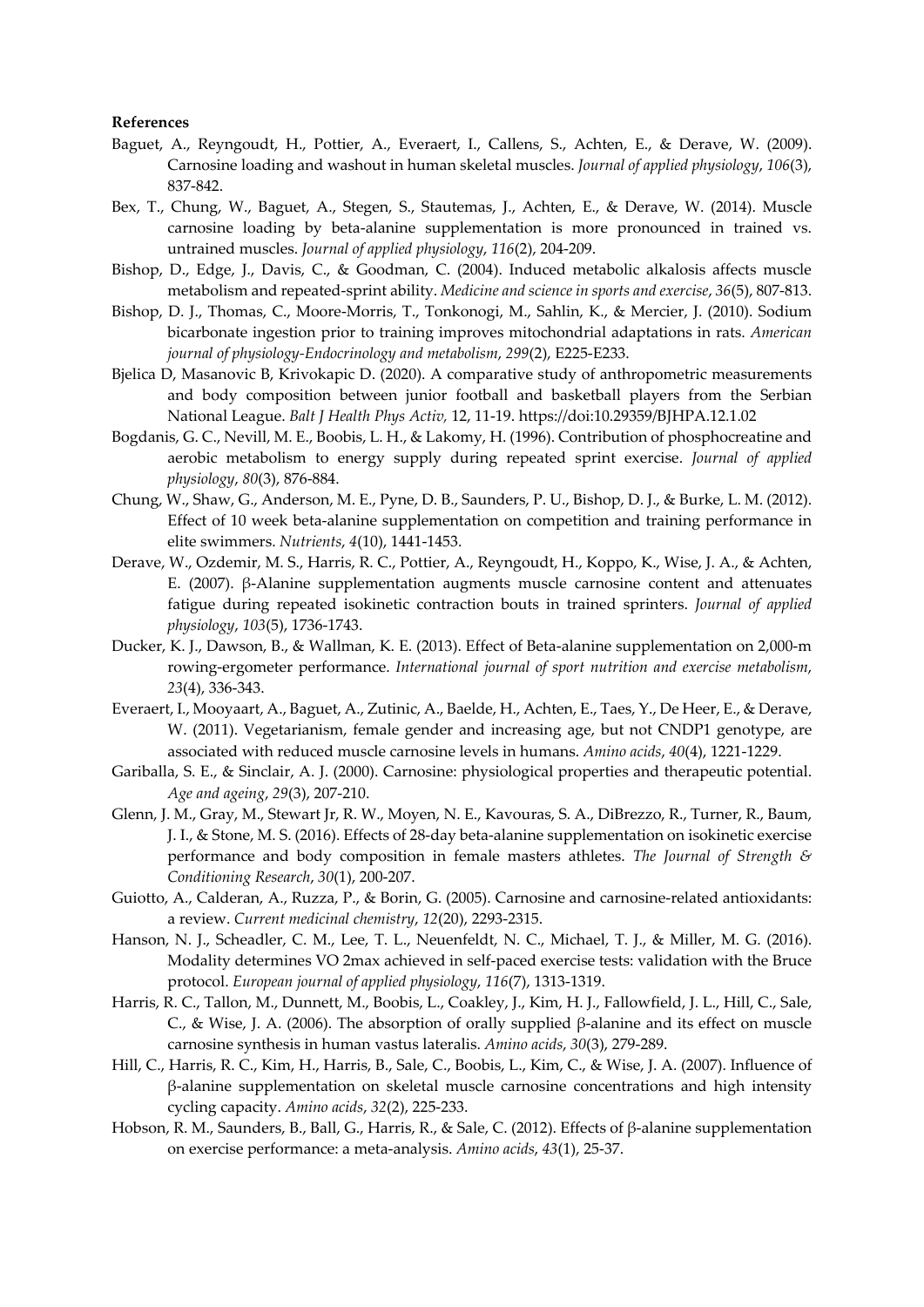- Hoffman, J. R., Ratamess, N. A., Faigenbaum, A. D., Ross, R., Kang, J., Stout, J. R., & Wise, J. A. (2008). Short-duration β-alanine supplementation increases training volume and reduces subjective feelings of fatigue in college football players. *Nutrition research*, *28*(1), 31-35.
- Kendrick, I. P., Kim, H. J., Harris, R. C., Kim, C. K., Dang, V. H., Lam, T. Q., Bui, T. T., & Wise, J. A. (2009). The effect of 4 weeks β-alanine supplementation and isokinetic training on carnosine concentrations in type I and II human skeletal muscle fibres. *European journal of applied physiology*, *106*(1), 131-138.
- Kohen, R., Yamamoto, Y., Cundy, K. C., & Ames, B. N. (1988). Antioxidant activity of carnosine, homocarnosine, and anserine present in muscle and brain. *Proceedings of the National Academy of Sciences*, *85*(9), 3175-3179.
- Lyons, M., Al-Nakeeb, Y., & Nevill, A. (2006). The impact of moderate and high intensity total body fatigue on passing accuracy in expert and novice basketball players. *Journal of sports science & medicine*, *5*(2), 215.
- Milioni, F., Redkva, P. E., Barbieri, F. A., & Zagatto, A. M. (2017). Six weeks of β-alanine supplementation did not enhance repeated-sprint ability or technical performances in young elite basketball players. *Nutrition and health*, *23*(2), 111-118.
- Nagasawa, T., Yonekura, T., Nishizawa, N., & Kitts, D. D. (2001). In vitro and in vivo inhibition of muscle lipid and protein oxidation by carnosine. *Molecular and cellular biochemistry*, *225*(1), 29- 34.
- Padulo, J., Laffaye, G., Haddad, M., Chaouachi, A., Attene, G., Migliaccio, G. M., Chamari, K., & Pizzolato, F. (2015). Repeated sprint ability in young basketball players: one vs. two changes of direction (Part 1). *Journal of sports sciences*, *33*(14), 1480-1492.
- Robergs, R. A., Ghiasvand, F., & Parker, D. (2004). Biochemistry of exercise-induced metabolic acidosis. *American Journal of Physiology-Regulatory, Integrative and Comparative Physiology*.
- Sale, C., Saunders, B., & Harris, R. C. (2010). Effect of beta-alanine supplementation on muscle carnosine concentrations and exercise performance. *Amino acids*, *39*(2), 321-333.
- Saunders, B., Sale, C., Harris, R. C., & Sunderland, C. (2012). Effect of beta-alanine supplementation on repeated sprint performance during the Loughborough Intermittent Shuttle Test. *Amino acids*, *43*(1), 39-47.
- Saunders, B., Sunderland, C., Harris, R. C., & Sale, C. (2012). β-alanine supplementation improves YoYo intermittent recovery test performance. *Journal of the International Society of Sports Nutrition*, *9*(1), 1-5.
- Stegen, S., Bex, T., Vervaet, C., Vanhee, L., Achten, E., & Derave, W. (2014). β-Alanine dose for maintaining moderately elevated muscle carnosine levels. *Medicine and science in sports and exercise*, *46*(7), 1426-1432.
- Sweeney, K. M., Wright, G. A., Brice, A. G., & Doberstein, S. T. (2010). The effect of β-alanine supplementation on power performance during repeated sprint activity. *The Journal of Strength & Conditioning Research*, *24*(1), 79-87.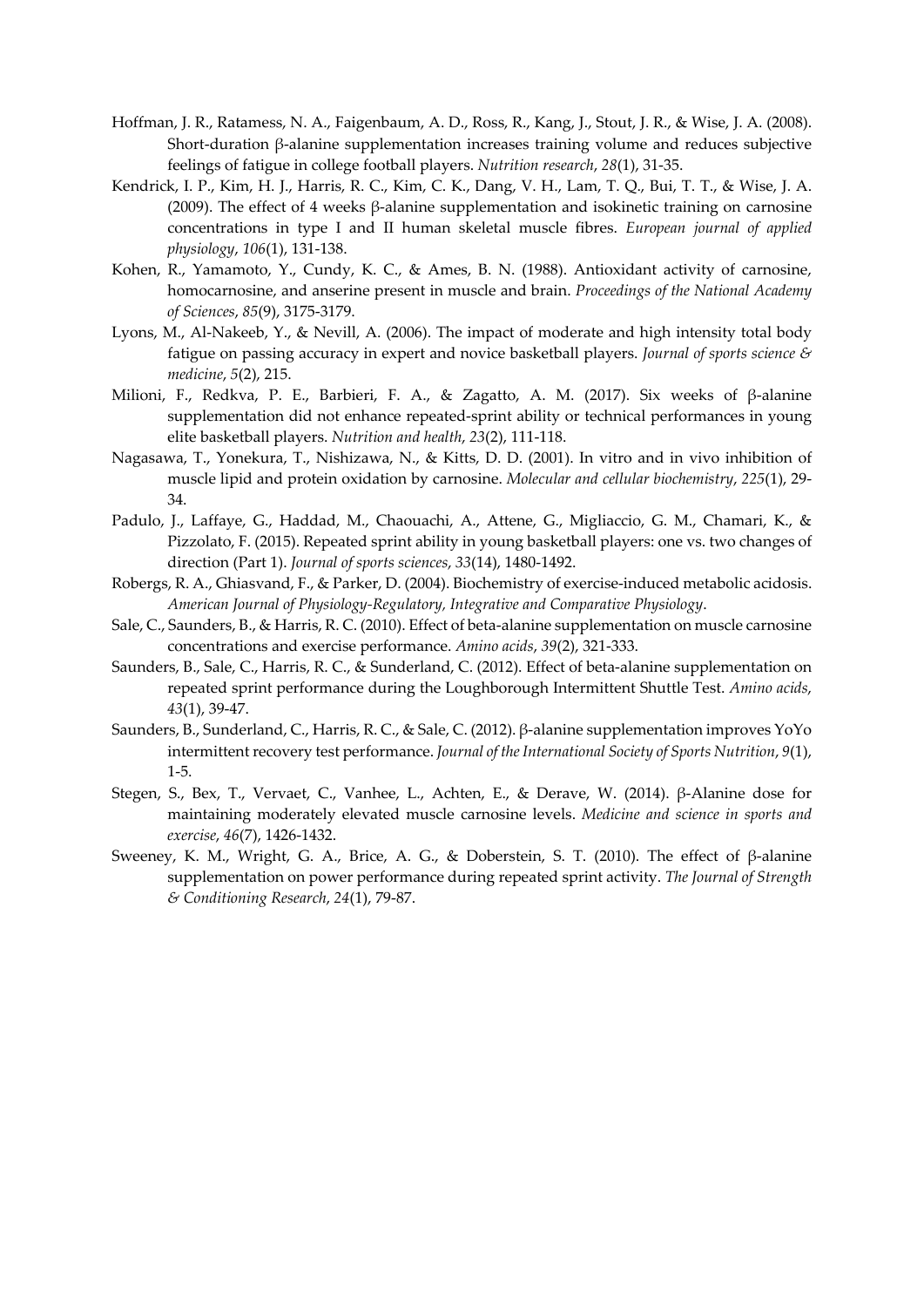| Group<br>Variable                                         |                | $BA(n=11)$      |                | Placebo $(n=11)$ |  |  |
|-----------------------------------------------------------|----------------|-----------------|----------------|------------------|--|--|
|                                                           | Pre            | Post            | Pre            | Post             |  |  |
| Body mass (kg)                                            | $62.1 \pm 5.2$ | $61.8 \pm 4.3$  | $64.4 \pm 5.0$ | $63.8 \pm 4.6$   |  |  |
| BMI $(kg·m-2)$                                            | $23.1 \pm 2.6$ | $23.0 \pm 2.4$  | $23.6 \pm 2.1$ | $23.5 \pm 2.1$   |  |  |
| Fat $(\%)$                                                | $18.1 \pm 3.1$ | $17.9 \pm 2.5$  | $19.3 \pm 2.4$ | $19.1 \pm 2.6$   |  |  |
| $\text{VO2max}$ (ml·min <sup>-1</sup> ·kg <sup>-1</sup> ) | $43.3 \pm 4.7$ | $46.1 \pm 5.4*$ | $44.5 \pm 5.1$ | $46.4 \pm 4.9$   |  |  |

Table 1. Mean ± SD of anthropometric measures and VO<sub>2max</sub> before and after the intervention.

BMI; body mass index, VO<sub>2max</sub>; maximum oxygen uptake.

\* Significant difference between pre- and post-test values (*p* < 0.05).

| Group      | $BA(n=11)$                       |                 |               | Placebo $(n=11)$ |               |                      |               |                 |         |     |
|------------|----------------------------------|-----------------|---------------|------------------|---------------|----------------------|---------------|-----------------|---------|-----|
|            |                                  |                 |               |                  |               |                      |               |                 |         |     |
| Variable   |                                  |                 |               |                  |               | Baseline             |               |                 | v       | ES  |
|            | Baseline<br>Post-supplementation |                 |               |                  |               | Post-supplementation |               |                 |         |     |
|            | Pre-Exc                          | Post-Exc        | Pre-Exc       | Post-Exc         | Pre-Exc       | Post-Exc             | Pre-Exc       | Post-Exc        |         |     |
| Lactate    | $2.2 \pm 0.3$                    | $8.1 \pm 0.7^*$ | $2.0 \pm 0.3$ | $6.2 \pm 0.5^*$  | $2.0 \pm 0.3$ | $7.6 \pm 8.9^*$      | $2.0 \pm 0.2$ | $7.0 \pm 0.8^*$ | $0.01*$ | 0.2 |
| (mmol/6)   |                                  |                 |               |                  |               |                      |               |                 |         | 58  |
| <b>LDH</b> | $346.3 \pm$                      | $467.2 +$       | $334.3 \pm$   | $451.2 \pm$      | $369.2 +$     | $487.5 +$            | $365.3 \pm$   | $478.2 +$       | 0.24    | 0.0 |
| (U/L)      | 24.5                             | $34.4*$         | 27.5          | $29.6*$          | 33.3          | $41.0*$              | 28.5          | $42.1*$         |         | 72  |
| $CK$ (U/L) | $78.2 \pm$                       | $126.4 +$       | $75.3 \pm$    | $119.8 \pm$      | $86.3 \pm$    | $130.5 \pm$          | $89.2 \pm$    | $137.5 +$       | 0.40    | 0.0 |
|            | 11.6                             | $16.1*$         | 12.1          | $18.7*$          | 13.2          | $20.6*$              | 12.1          | $21.3*$         |         | 35  |
| <b>MDA</b> | $2.1 \pm 0.3$                    | $5.3 \pm 0.6$   | $2.0 \pm 0.3$ | $5.1 \pm 0.6$    | $2.4 \pm 0.4$ | $5.6 \pm 0.6$        | $2.5 \pm 0.4$ | $6.1 \pm 0.8$   | 0.30    | 0.0 |
| $(\mu M)$  |                                  |                 |               |                  |               |                      |               |                 |         | 58  |

**Table 2.** Mean ± SD of blood variables in response to exhaustive exercise before and following the 4-week placebo and beta-alanine supplementation.

**ES**; effect size, **CK**; creatine kinase, **LDH**; lactate dehydrogenase, **MDA**; malondialdehyde.

\* Significant difference between pre- and post-test values (*p* < 0.05).

# Significant time × group interaction (*p* < 0.05).